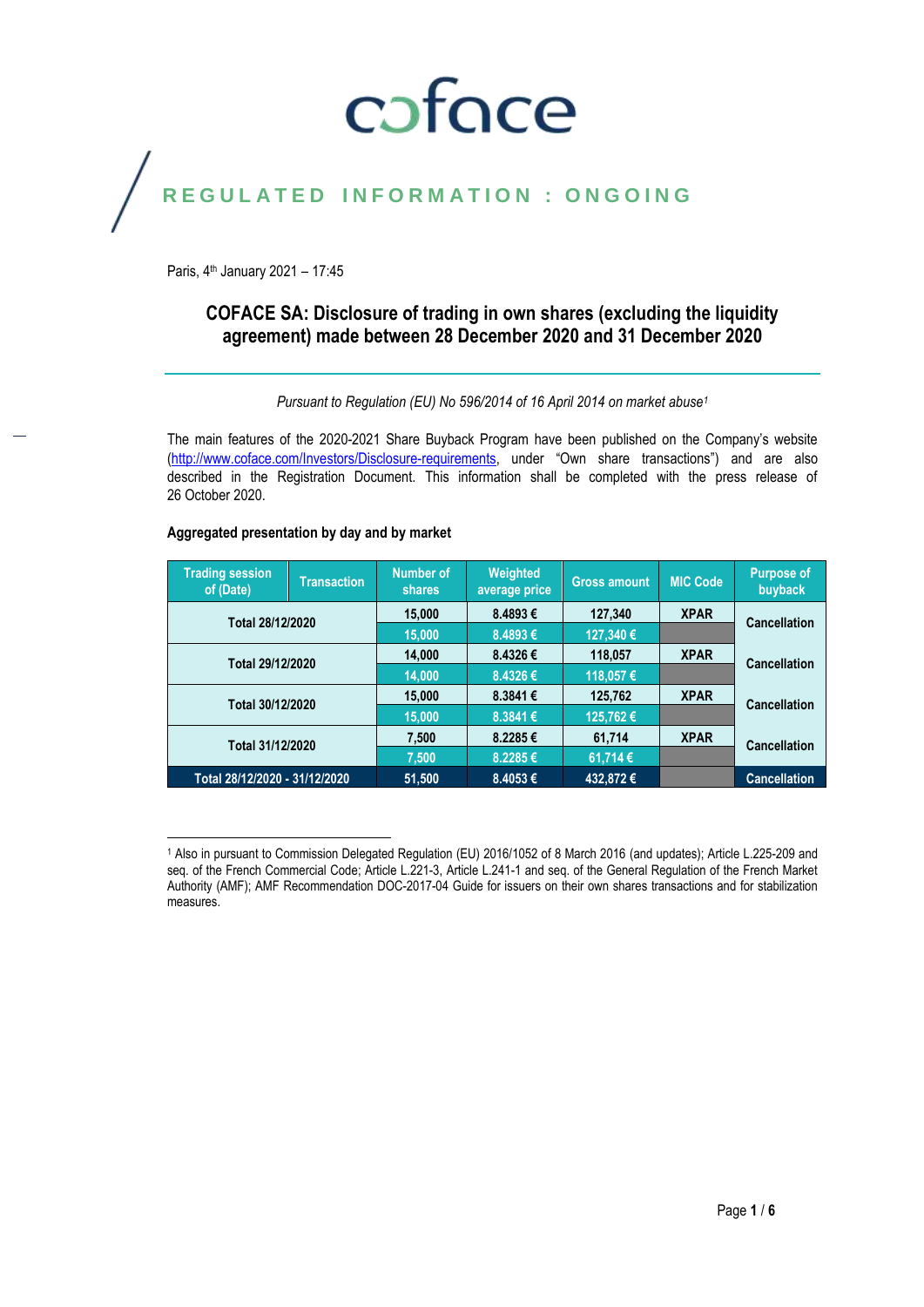## **Detail transaction by transaction**

| <b>Trading session</b><br>of (Date) | <b>Transaction</b> | Number of<br>shares | Weighted<br>average<br>price | <b>Gross amount</b> | <b>MIC Code</b> | <b>Purpose of</b><br>buyback |
|-------------------------------------|--------------------|---------------------|------------------------------|---------------------|-----------------|------------------------------|
| 28/12/2020                          | Purchase           | 491                 | 8.6200€                      | 4,232.42€           | <b>XPAR</b>     | Cancellation                 |
| 28/12/2020                          | Purchase           | 24                  | 8.6200€                      | 206.88€             | <b>XPAR</b>     | Cancellation                 |
| 28/12/2020                          | Purchase           | 528                 | 8.6100€                      | 4,546.08€           | <b>XPAR</b>     | Cancellation                 |
| 28/12/2020                          | Purchase           | 396                 | 8.5700€                      | 3,393.72€           | <b>XPAR</b>     | Cancellation                 |
| 28/12/2020                          | Purchase           | 186                 | 8.5700€                      | 1,594.02€           | <b>XPAR</b>     | Cancellation                 |
| 28/12/2020                          | Purchase           | 396                 | 8.5800€                      | 3,397.68€           | <b>XPAR</b>     | Cancellation                 |
| 28/12/2020                          | Purchase           | 538                 | 8.5700€                      | 4.610.66€           | <b>XPAR</b>     | Cancellation                 |
| 28/12/2020                          | Purchase           | 240                 | 8.5300€                      | 2,047.20€           | <b>XPAR</b>     | Cancellation                 |
| 28/12/2020                          | Purchase           | 240                 | 8.5500€                      | 2,052.00 €          | <b>XPAR</b>     | Cancellation                 |
| 28/12/2020                          | Purchase           | 158                 | 8.5500€                      | 1.350.90€           | <b>XPAR</b>     | Cancellation                 |
| 28/12/2020                          | Purchase           | 389                 | 8.5400€                      | 3,322.06€           | <b>XPAR</b>     | Cancellation                 |
| 28/12/2020                          | Purchase           | 401                 | 8.5400€                      | 3,424.54 €          | <b>XPAR</b>     | Cancellation                 |
| 28/12/2020                          | Purchase           | 429                 | 8.4500€                      | 3,625.05€           | <b>XPAR</b>     | Cancellation                 |
| 28/12/2020                          | Purchase           | 472                 | 8.4700€                      | 3,997.84 €          | <b>XPAR</b>     | Cancellation                 |
| 28/12/2020                          | Purchase           | 500                 | 8.4700€                      | 4,235.00 €          | <b>XPAR</b>     | Cancellation                 |
| 28/12/2020                          | Purchase           | 28                  | 8.4700€                      | 237.16€             | <b>XPAR</b>     | Cancellation                 |
| 28/12/2020                          | Purchase           | 200                 | 8.4800€                      | 1,696.00€           | <b>XPAR</b>     | Cancellation                 |
| 28/12/2020                          | Purchase           | 100                 | 8.4800€                      | 848.00 €            | <b>XPAR</b>     | Cancellation                 |
| 28/12/2020                          | Purchase           | 354                 | 8.4800€                      | 3.001.92€           | <b>XPAR</b>     | Cancellation                 |
| 28/12/2020                          | Purchase           | 406                 | 8.4900€                      | 3.446.94€           | <b>XPAR</b>     | Cancellation                 |
| 28/12/2020                          | Purchase           | 81                  | 8.4800€                      | 686.88€             | <b>XPAR</b>     | Cancellation                 |
| 28/12/2020                          | Purchase           | 370                 | 8.4800€                      | 3,137.60€           | <b>XPAR</b>     | Cancellation                 |
| 28/12/2020                          | Purchase           | 1,000               | 8.4700€                      | 8,470.00€           | <b>XPAR</b>     | Cancellation                 |
| 28/12/2020                          | Purchase           | 602                 | 8.4700€                      | 5,098.94 €          | <b>XPAR</b>     | Cancellation                 |
| 28/12/2020                          | Purchase           | 9                   | 8.4800€                      | 76.32€              | <b>XPAR</b>     | Cancellation                 |
| 28/12/2020                          | Purchase           | 73                  | 8.4800€                      | 619.04 €            | <b>XPAR</b>     | Cancellation                 |
| 28/12/2020                          | Purchase           | 8                   | 8.4800€                      | 67.84€              | <b>XPAR</b>     | Cancellation                 |
| 28/12/2020                          | Purchase           | 314                 | 8.4800€                      | 2,662.72€           | <b>XPAR</b>     | Cancellation                 |
| 28/12/2020                          | Purchase           | 742                 | 8.4800€                      | 6,292.16€           | <b>XPAR</b>     | Cancellation                 |
| 28/12/2020                          | Purchase           | 137                 | 8.4800€                      | 1,161.76€           | <b>XPAR</b>     | Cancellation                 |
| 28/12/2020                          | Purchase           | 429                 | 8.4600€                      | 3,629.34 €          | <b>XPAR</b>     | Cancellation                 |
| 28/12/2020                          | Purchase           | 500                 | 8.4600€                      | 4.230.00€           | <b>XPAR</b>     | Cancellation                 |
| 28/12/2020                          | Purchase           | 19                  | 8.4600€                      | 160.74 €            | <b>XPAR</b>     | Cancellation                 |
| 28/12/2020                          | Purchase           | 171                 | $8.4600 \in$                 | 1,446.66 €          | <b>XPAR</b>     | Cancellation                 |
| 28/12/2020                          | Purchase           | $\sqrt{2}$          | 8.4600€                      | 16.92€              | <b>XPAR</b>     | Cancellation                 |
| 28/12/2020                          | Purchase           | 191                 | 8.4600€                      | 1,615.86€           | <b>XPAR</b>     | Cancellation                 |
| 28/12/2020                          | Purchase           | 67                  | 8.4600€                      | 566.82€             | <b>XPAR</b>     | Cancellation                 |
| 28/12/2020                          | Purchase           | 50                  | 8.4600€                      | 423.00€             | <b>XPAR</b>     | Cancellation                 |
| 28/12/2020                          | Purchase           | 500                 | 8.4600€                      | 4,230.00€           | <b>XPAR</b>     | Cancellation                 |
| 28/12/2020                          | Purchase           | 148                 | 8.4600€                      | 1,252.08€           | <b>XPAR</b>     | Cancellation                 |
| 28/12/2020                          | Purchase           | 111                 | 8.4600€                      | 939.06€             | <b>XPAR</b>     | Cancellation                 |
| 28/12/2020                          | Purchase           | 594                 | 8.4400€                      | 5,013.36€           | <b>XPAR</b>     | Cancellation                 |
| 28/12/2020                          | Purchase           | 406                 | 8.4400€                      | 3,426.64 €          | <b>XPAR</b>     | Cancellation                 |
| 28/12/2020                          | Purchase           | 404                 | 8.4200 €                     | 3,401.68€           | <b>XPAR</b>     | Cancellation                 |
| 28/12/2020                          | Purchase           | 575                 | 8.4200€                      | 4,841.50€           | <b>XPAR</b>     | Cancellation                 |
| 28/12/2020                          | Purchase           | 21                  | 8.4200€                      | 176.82€             | <b>XPAR</b>     | Cancellation                 |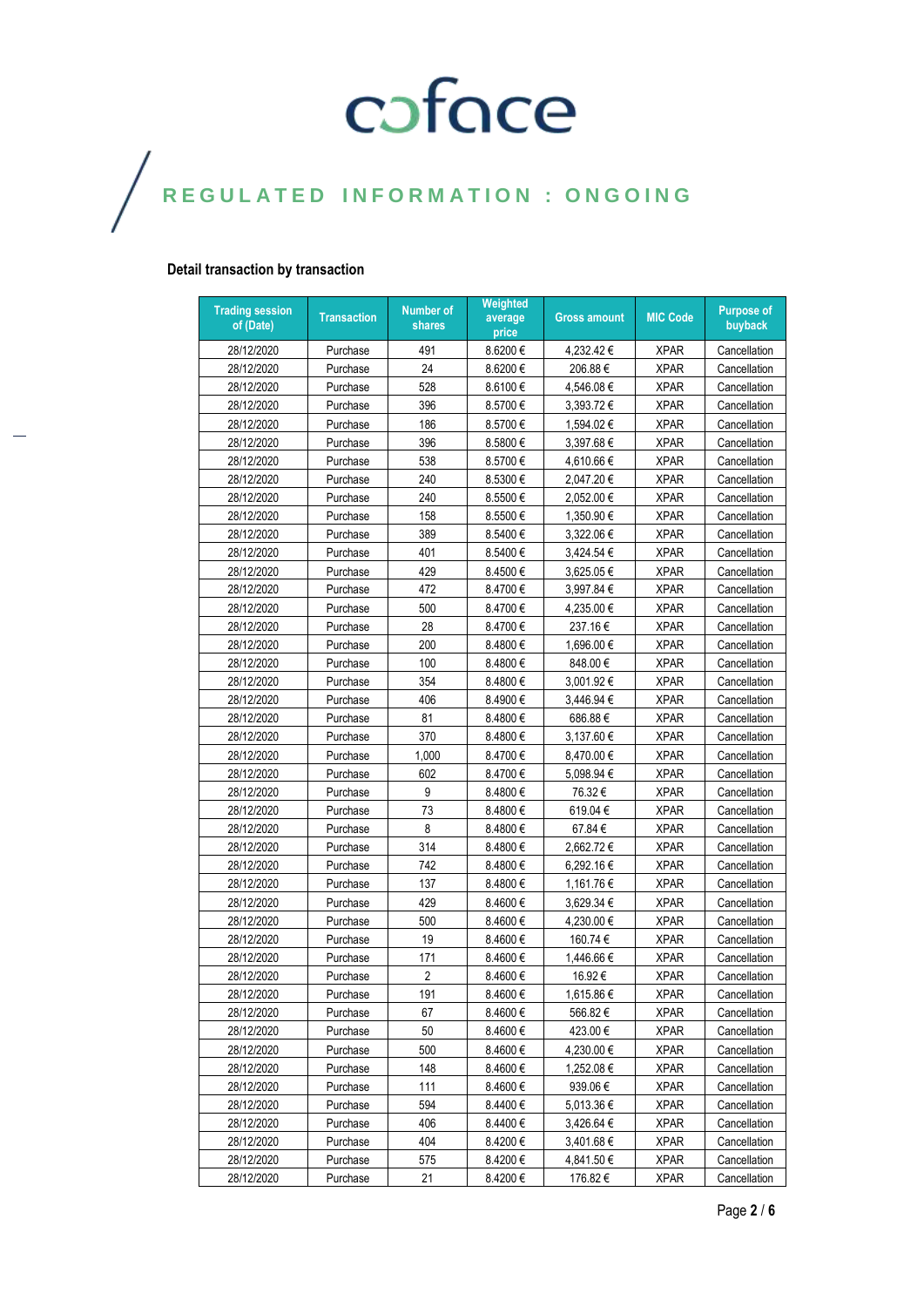## $\bigg)$

| 28/12/2020 | Purchase | 800   | 8.4300€      | 6,744.00 €     | <b>XPAR</b> | Cancellation |
|------------|----------|-------|--------------|----------------|-------------|--------------|
| 28/12/2020 | Purchase | 3     | 8.4300€      | 25.29€         | <b>XPAR</b> | Cancellation |
| 28/12/2020 | Purchase | 197   | 8.4300€      | 1,660.71 €     | <b>XPAR</b> | Cancellation |
| 29/12/2020 | Purchase | 89    | 8.5100 €     | 757.39€        | <b>XPAR</b> | Cancellation |
| 29/12/2020 | Purchase | 385   | 8.5100 €     | 3,276.35€      | <b>XPAR</b> | Cancellation |
| 29/12/2020 | Purchase | 384   | 8.5000€      | 3,264.00 €     | <b>XPAR</b> | Cancellation |
| 29/12/2020 | Purchase | 390   | 8.4900 €     | $3,311.10 \in$ | <b>XPAR</b> | Cancellation |
| 29/12/2020 | Purchase | 398   | $8.4600 \in$ | $3,367.08 \in$ | <b>XPAR</b> | Cancellation |
| 29/12/2020 | Purchase | 644   | $8.5100 \in$ | 5,480.44 €     | <b>XPAR</b> | Cancellation |
| 29/12/2020 | Purchase | 348   | 8.5200€      | 2,964.96€      | <b>XPAR</b> | Cancellation |
| 29/12/2020 | Purchase | 20    | 8.5200 €     | 170.40 €       | <b>XPAR</b> | Cancellation |
| 29/12/2020 | Purchase | 182   | 8.5200 €     | 1,550.64 €     | <b>XPAR</b> | Cancellation |
| 29/12/2020 | Purchase | 214   | 8.5200 €     | 1,823.28 €     | <b>XPAR</b> | Cancellation |
| 29/12/2020 | Purchase | 493   | $8.4800 \in$ | 4,180.64 €     | <b>XPAR</b> | Cancellation |
| 29/12/2020 | Purchase | 376   | 8.4400€      | $3,173.44 \in$ | <b>XPAR</b> | Cancellation |
| 29/12/2020 | Purchase | 1,000 | $8.4300 \in$ | $8,430.00 \in$ | <b>XPAR</b> | Cancellation |
| 29/12/2020 | Purchase | 422   | 8.4100 €     | $3,549.02 \in$ | <b>XPAR</b> | Cancellation |
| 29/12/2020 | Purchase | 336   | 8.4400€      | 2,835.84 €     | <b>XPAR</b> | Cancellation |
| 29/12/2020 | Purchase | 422   | 8.4400€      | 3,561.68€      | <b>XPAR</b> | Cancellation |
| 29/12/2020 | Purchase | 545   | 8.4400€      | 4,599.80€      | <b>XPAR</b> | Cancellation |
| 29/12/2020 | Purchase | 361   | $8.4600 \in$ | 3,054.06 €     | <b>XPAR</b> | Cancellation |
| 29/12/2020 | Purchase | 87    | $8.4300 \in$ | 733.41 €       | <b>XPAR</b> | Cancellation |
| 29/12/2020 | Purchase | 482   | 8.4300€      | 4.063.26€      | <b>XPAR</b> | Cancellation |
| 29/12/2020 | Purchase | 392   | 8.4400€      | 3,308.48€      | <b>XPAR</b> | Cancellation |
| 29/12/2020 | Purchase | 540   | 8.4200 €     | 4,546.80 €     | <b>XPAR</b> | Cancellation |
| 29/12/2020 | Purchase | 384   | $8.4000 \in$ | 3,225.60 €     | <b>XPAR</b> | Cancellation |
| 29/12/2020 | Purchase | 367   | $8.3800 \in$ | 3,075.46 €     | <b>XPAR</b> | Cancellation |
| 29/12/2020 | Purchase | 361   | 8.3800€      | 3,025.18€      | <b>XPAR</b> | Cancellation |
| 29/12/2020 | Purchase | 76    | $8.3800 \in$ | 636.88€        | <b>XPAR</b> | Cancellation |
| 29/12/2020 | Purchase | 371   | $8.3800 \in$ | 3,108.98€      | <b>XPAR</b> | Cancellation |
| 29/12/2020 | Purchase | 143   | $8.3900 \in$ | 1,199.77 €     | <b>XPAR</b> | Cancellation |
| 29/12/2020 | Purchase | 138   | 8.3900€      | 1,157.82 €     | <b>XPAR</b> | Cancellation |
| 29/12/2020 | Purchase | 128   | 8.3900€      | 1,073.92 €     | <b>XPAR</b> | Cancellation |
| 29/12/2020 | Purchase | 128   | 8.3900€      | 1,073.92 €     | <b>XPAR</b> | Cancellation |
| 29/12/2020 | Purchase | 394   | $8.4000 \in$ | $3,309.60 \in$ | <b>XPAR</b> | Cancellation |
| 29/12/2020 | Purchase | 380   | $8.4000 \in$ | 3,192.00 €     | <b>XPAR</b> | Cancellation |
| 29/12/2020 | Purchase | 186   | $8.4000 \in$ | 1,562.40 €     | <b>XPAR</b> | Cancellation |
| 29/12/2020 | Purchase | 434   | 8.4000€      | 3,645.60€      | <b>XPAR</b> | Cancellation |
| 29/12/2020 | Purchase | 18    | $8.3800 \in$ | 150.84 €       | <b>XPAR</b> | Cancellation |
| 29/12/2020 | Purchase | 503   | 8.3800€      | 4,215.14 €     | <b>XPAR</b> | Cancellation |
| 29/12/2020 | Purchase | 135   | 8.3800€      | 1,131.30 €     | <b>XPAR</b> | Cancellation |
| 29/12/2020 | Purchase | 237   | $8.3900 \in$ | 1,988.43 €     | <b>XPAR</b> | Cancellation |
| 29/12/2020 | Purchase | 17    | 8.3900€      | 142.63 €       | <b>XPAR</b> | Cancellation |
| 29/12/2020 | Purchase | 90    | 8.3900€      | 755.10€        | <b>XPAR</b> | Cancellation |
| 29/12/2020 | Purchase | 780   | 8.3800€      | 6,536.40 €     | <b>XPAR</b> | Cancellation |
| 29/12/2020 | Purchase | 220   | 8.4000€      | 1,848.00 €     | <b>XPAR</b> | Cancellation |
| 30/12/2020 | Purchase | 410   | $8.4300 \in$ | 3,456.30 €     | <b>XPAR</b> | Cancellation |
| 30/12/2020 | Purchase | 196   | 8.3900€      | 1,644.44 €     | <b>XPAR</b> | Cancellation |
| 30/12/2020 | Purchase | 188   | 8.3900€      | 1,577.32€      | <b>XPAR</b> | Cancellation |
| 30/12/2020 | Purchase | 495   | 8.4600€      | 4,187.70€      | <b>XPAR</b> | Cancellation |
|            |          |       |              |                |             |              |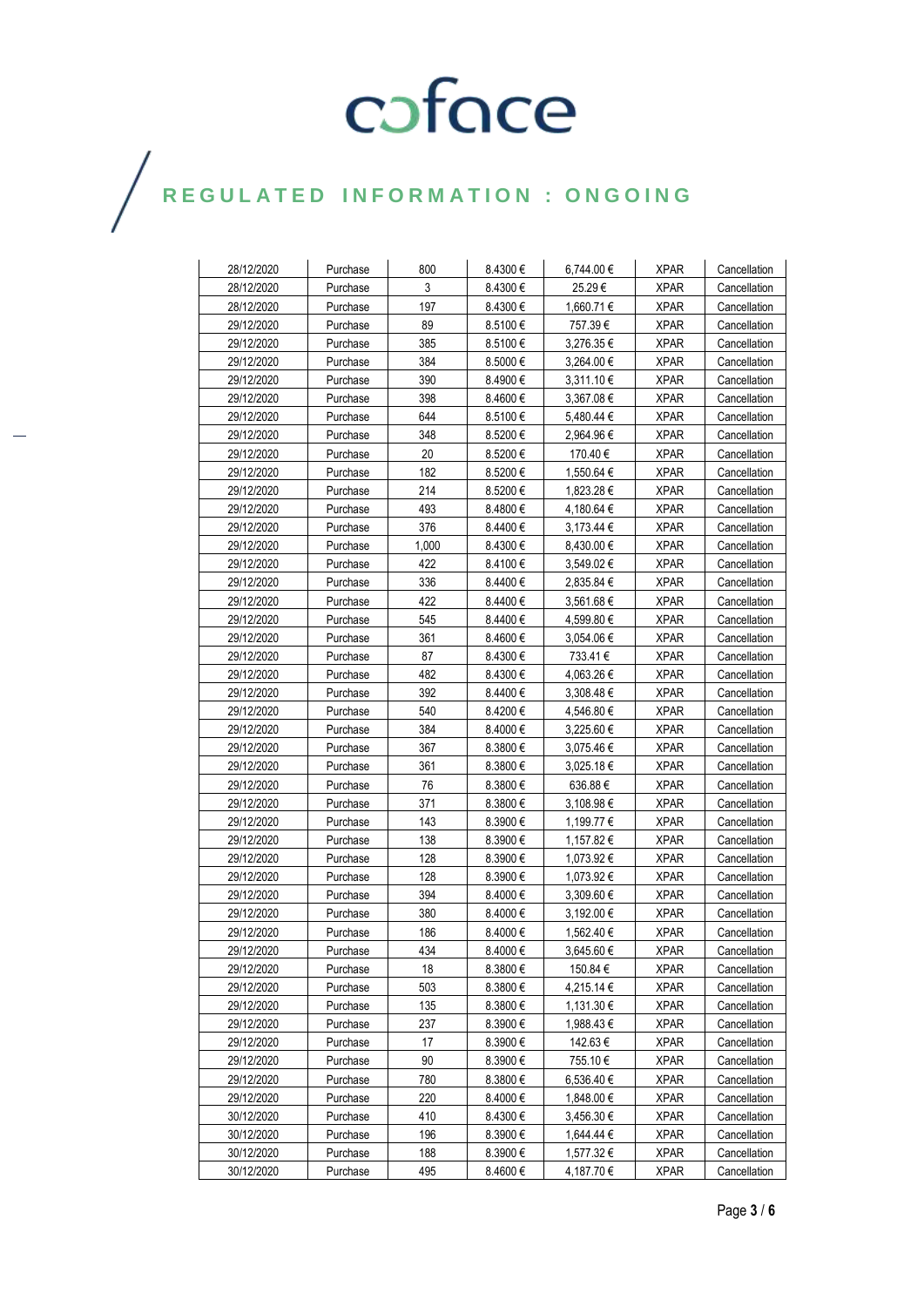## $\bigg)$

| 30/12/2020 | Purchase | 624 | 8.5100€      | 5,310.24 €     | <b>XPAR</b> | Cancellation |
|------------|----------|-----|--------------|----------------|-------------|--------------|
| 30/12/2020 | Purchase | 114 | 8.5100€      | 970.14€        | <b>XPAR</b> | Cancellation |
| 30/12/2020 | Purchase | 491 | $8.5000 \in$ | 4,173.50 €     | <b>XPAR</b> | Cancellation |
| 30/12/2020 | Purchase | 4   | $8.4600 \in$ | $33.84 \in$    | <b>XPAR</b> | Cancellation |
| 30/12/2020 | Purchase | 788 | $8.4600 \in$ | 6,666.48€      | <b>XPAR</b> | Cancellation |
| 30/12/2020 | Purchase | 664 | 8.4300€      | 5,597.52€      | <b>XPAR</b> | Cancellation |
| 30/12/2020 | Purchase | 665 | 8.4300€      | 5,605.95 €     | <b>XPAR</b> | Cancellation |
| 30/12/2020 | Purchase | 402 | 8.4100 €     | 3,380.82 €     | <b>XPAR</b> | Cancellation |
| 30/12/2020 | Purchase | 35  | 8.4100 €     | 294.35 €       | <b>XPAR</b> | Cancellation |
| 30/12/2020 | Purchase | 83  | 8.3700€      | 694.71 €       | <b>XPAR</b> | Cancellation |
| 30/12/2020 | Purchase | 313 | $8.3700 \in$ | 2,619.81 €     | <b>XPAR</b> | Cancellation |
| 30/12/2020 | Purchase | 425 | 8.3700€      | 3,557.25€      | <b>XPAR</b> | Cancellation |
| 30/12/2020 | Purchase | 813 | 8.3500 $\in$ | 6,788.55€      | <b>XPAR</b> | Cancellation |
| 30/12/2020 | Purchase | 187 | $8.3500 \in$ | 1,561.45 €     | <b>XPAR</b> | Cancellation |
| 30/12/2020 | Purchase | 685 | 8.3600 $\in$ | 5,726.60 €     | <b>XPAR</b> | Cancellation |
| 30/12/2020 | Purchase | 315 | $8.3600 \in$ | 2,633.40 €     | <b>XPAR</b> | Cancellation |
| 30/12/2020 | Purchase | 411 | 8.3500€      | 3,431.85 €     | <b>XPAR</b> | Cancellation |
| 30/12/2020 | Purchase | 312 | 8.3500€      | 2,605.20 €     | <b>XPAR</b> | Cancellation |
| 30/12/2020 | Purchase | 253 | $8.3500 \in$ | 2,112.55 €     | <b>XPAR</b> | Cancellation |
| 30/12/2020 | Purchase | 512 | $8.3700 \in$ | 4,285.44 €     | <b>XPAR</b> | Cancellation |
| 30/12/2020 | Purchase | 396 | $8.3500 \in$ | 3,306.60 €     | <b>XPAR</b> | Cancellation |
| 30/12/2020 | Purchase | 274 | $8.3500 \in$ | 2,287.90 €     | <b>XPAR</b> | Cancellation |
| 30/12/2020 | Purchase | 330 | $8.3500 \in$ | 2,755.50 €     | <b>XPAR</b> | Cancellation |
| 30/12/2020 | Purchase | 378 | $8.3600 \in$ | $3,160.08 \in$ | <b>XPAR</b> | Cancellation |
| 30/12/2020 | Purchase | 323 | 8.3500 $\in$ | 2,697.05 €     | <b>XPAR</b> | Cancellation |
| 30/12/2020 | Purchase | 677 | 8.3500€      | 5,652.95 €     | <b>XPAR</b> | Cancellation |
| 30/12/2020 | Purchase | 181 | 8.3500€      | 1,511.35 €     | <b>XPAR</b> | Cancellation |
| 30/12/2020 | Purchase | 293 | 8.3500 $\in$ | 2,446.55 €     | XPAR        | Cancellation |
| 30/12/2020 | Purchase | 47  | 8.3300€      | 391.51€        | <b>XPAR</b> | Cancellation |
| 30/12/2020 | Purchase | 261 | 8.3300 $\in$ | 2,174.13 €     | <b>XPAR</b> | Cancellation |
| 30/12/2020 | Purchase | 692 | 8.3300€      | 5,764.36€      | <b>XPAR</b> | Cancellation |
| 30/12/2020 | Purchase | 512 | 8.3300€      | 4,264.96 €     | <b>XPAR</b> | Cancellation |
| 30/12/2020 | Purchase | 99  | 8.3400€      | 825.66€        | <b>XPAR</b> | Cancellation |
| 30/12/2020 | Purchase | 601 | 8.3400 €     | 5,012.34 €     | <b>XPAR</b> | Cancellation |
| 30/12/2020 | Purchase | 551 | 8.3400 €     | 4,595.34 €     | <b>XPAR</b> | Cancellation |
| 31/12/2020 | Purchase | 465 | 8.2000€      | 3,813.00 €     | <b>XPAR</b> | Cancellation |
| 31/12/2020 | Purchase | 15  | 8.2100€      | 123.15 €       | <b>XPAR</b> | Cancellation |
| 31/12/2020 | Purchase | 601 | 8.2100€      | 4,934.21€      | <b>XPAR</b> | Cancellation |
| 31/12/2020 | Purchase | 618 | $8.1900 \in$ | 5,061.42 €     | <b>XPAR</b> | Cancellation |
| 31/12/2020 | Purchase | 500 | $8.2600 \in$ | 4,130.00 €     | <b>XPAR</b> | Cancellation |
| 31/12/2020 | Purchase | 107 | $8.2600 \in$ | 883.82€        | <b>XPAR</b> | Cancellation |
| 31/12/2020 | Purchase | 372 | 8.2600€      | 3,072.72€      | <b>XPAR</b> | Cancellation |
| 31/12/2020 | Purchase | 1   | 8.2700€      | 8.27€          | <b>XPAR</b> | Cancellation |
| 31/12/2020 | Purchase | 285 | 8.2700€      | 2,356.95€      | <b>XPAR</b> | Cancellation |
| 31/12/2020 | Purchase | 168 | 8.2600€      | 1,387.68€      | <b>XPAR</b> | Cancellation |
| 31/12/2020 | Purchase | 32  | 8.2600€      | 264.32€        | <b>XPAR</b> | Cancellation |
| 31/12/2020 | Purchase | 595 | 8.2600€      | 4,914.70€      | <b>XPAR</b> | Cancellation |
| 31/12/2020 | Purchase | 511 | 8.2500€      | 4,215.75€      | <b>XPAR</b> | Cancellation |
| 31/12/2020 | Purchase | 11  | 8.2600 €     | 90.86€         | <b>XPAR</b> | Cancellation |
| 31/12/2020 | Purchase | 485 | 8.2600€      | 4,006.10 €     | <b>XPAR</b> | Cancellation |
|            |          |     |              |                |             |              |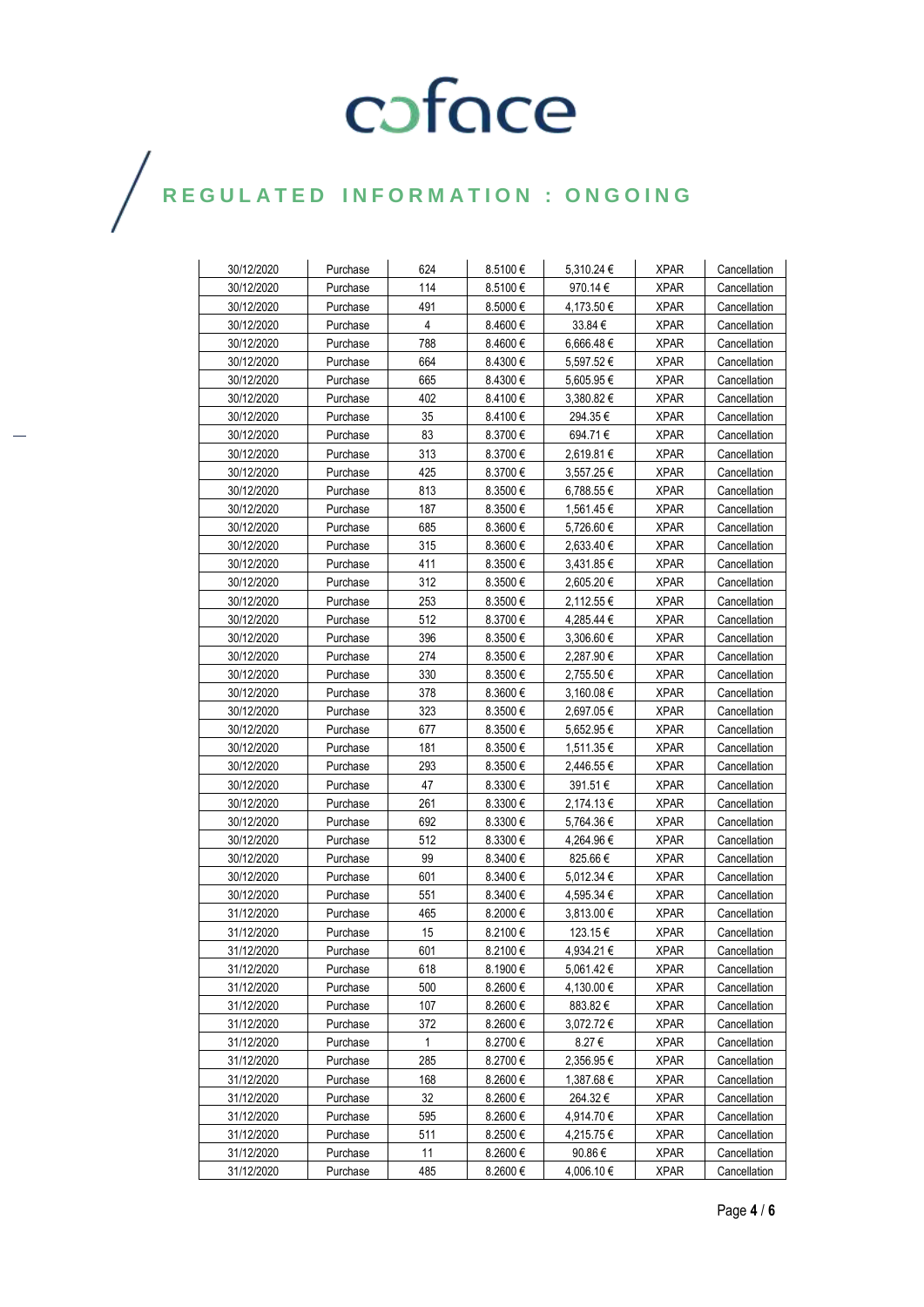## $\bigg)$

| 31/12/2020 | Purchase | 234   | 8.2300     | .925.82€    | <b>XPAF</b> | Cancellation |
|------------|----------|-------|------------|-------------|-------------|--------------|
| 31/12/2020 | Purchase | 2.500 | $3.2100$ € | 20.525.00 € | <b>XPAF</b> | Cancellation |